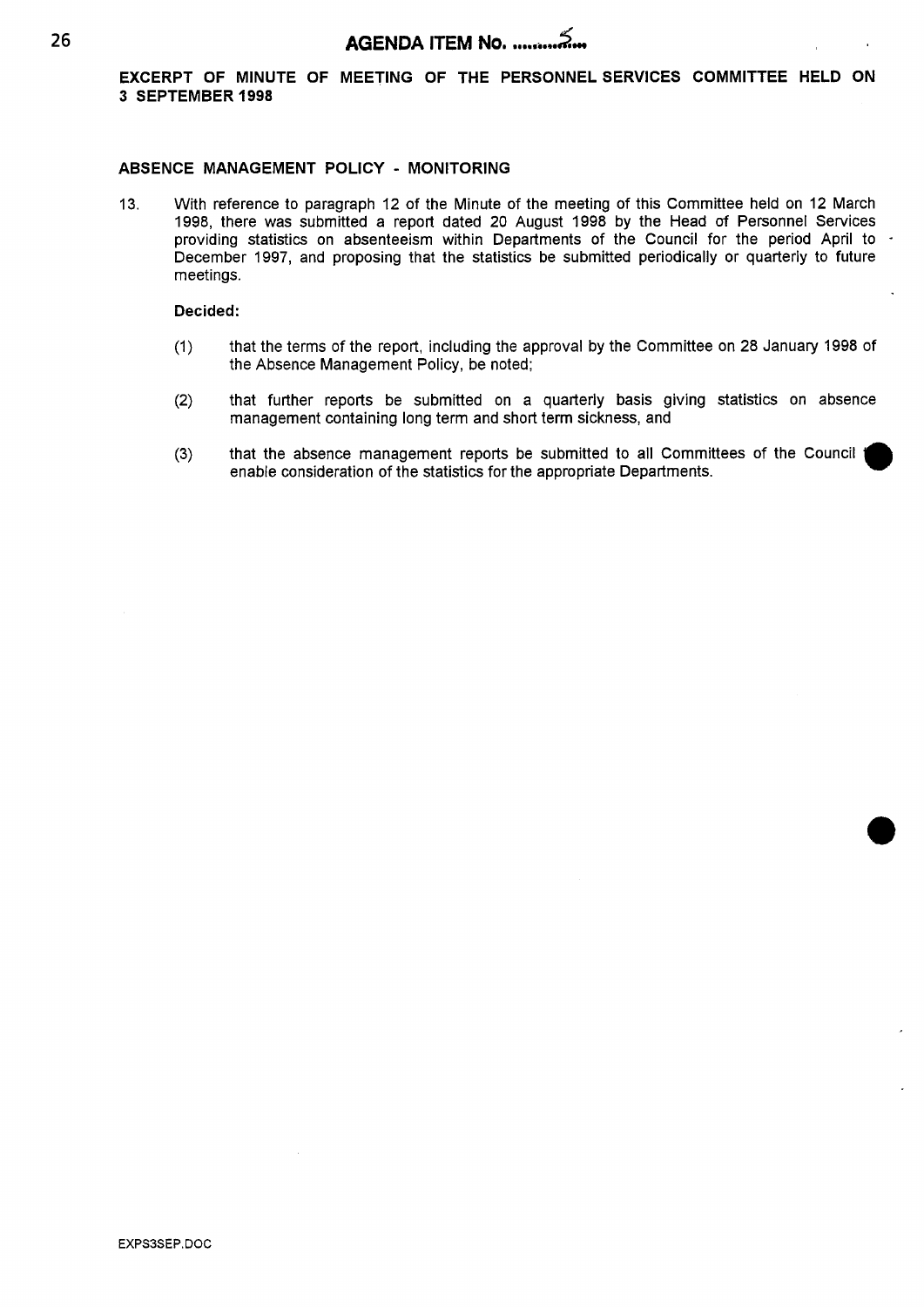## **NORTH LANARKSHIRE COUNCIL**

| PERSONNEL SERVICES COMMITTEE<br>To: |            | Subject: ABSENCE MANAGEMENT POLICY<br>- MONITORING |
|-------------------------------------|------------|----------------------------------------------------|
| From: HEAD OF PERSONNEL SERVICES    |            |                                                    |
| Date: 20 August 1998                | Ref: AB/MB |                                                    |

### **Introduction**

The Absence Management Policy approved by Committee on **28** January 1998 contained reference to the requirement for monitoring procedures as part of the framework of implementing the policy effectively and consistently.

The purpose of this report is to submit the first set of statistics for Committee's interest; and to propose periodic or quarterly reporting for the future.

**As** set out in Section 6 of the policy, the production of statistics, in isolation, does not necessarily effectively manage absence; that is a responsibility of managers, as is the analysis of the data, the assessment of problems and the best measures to resolve them.

The statistics, accordingly, require to be dealt with given this proviso and future reporting structured to provide analysis and commentary on the data collated.

### **Detail**

The statistics have been collated and are presented, by service, on a quarterly basis, commencing with the period April - December 1997. The formula adopted is the number of working days absent as a proportion of the total working days available and expressed as a percentage.<br>*Appendix 1 sets out the absence statistics*.

It is intended that Council Departments be provided with the absence statistics for their respective services to facilitate commentary and to incorporate summary observations for future reports.

Committee will note that the absence statistics as provided in Appendix 1 are data internal to the Council and unless or until other Councils publish their respective data, it is not possible to provide comparative levels. Similarly, there is no national yardstick or benchmark which sets a particular standard to allow the Council's data to be compared against.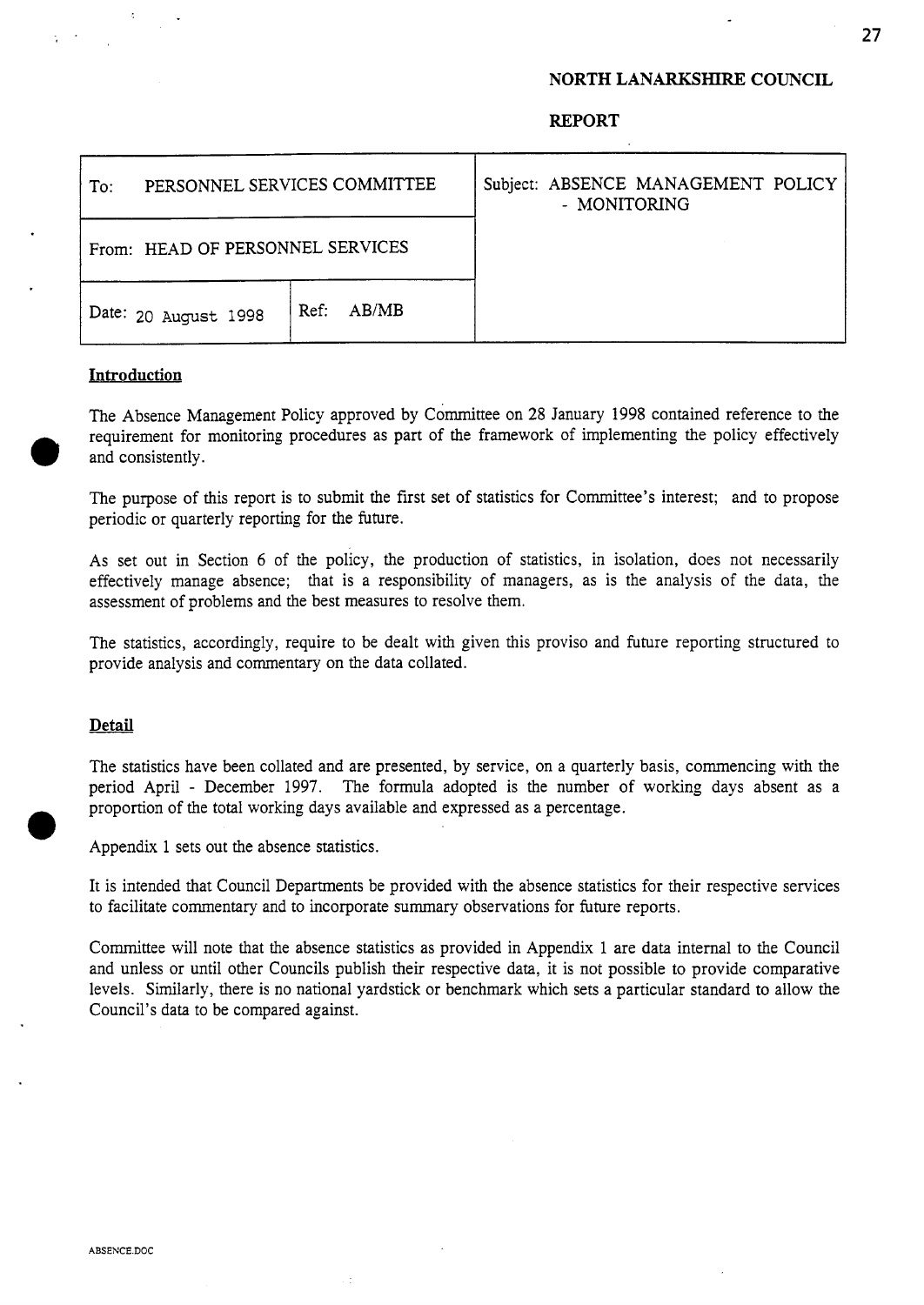In similar vein, variations between quarters will be influenced for example by the incidence of long term illness or injury, resulting in the fluctuations noted in the data. For these reasons, it is important to establish the circumstances which give rise to the data and which subsequent reports are intended to reflect.

### **Recommendation**

That Committee note the first set of absence statistics collated; agree to the submission of these on a quarterly basis; note the proposals to supplement the statistics with commentary.

*cr*  AL Zoother

**Head of Personnel Services**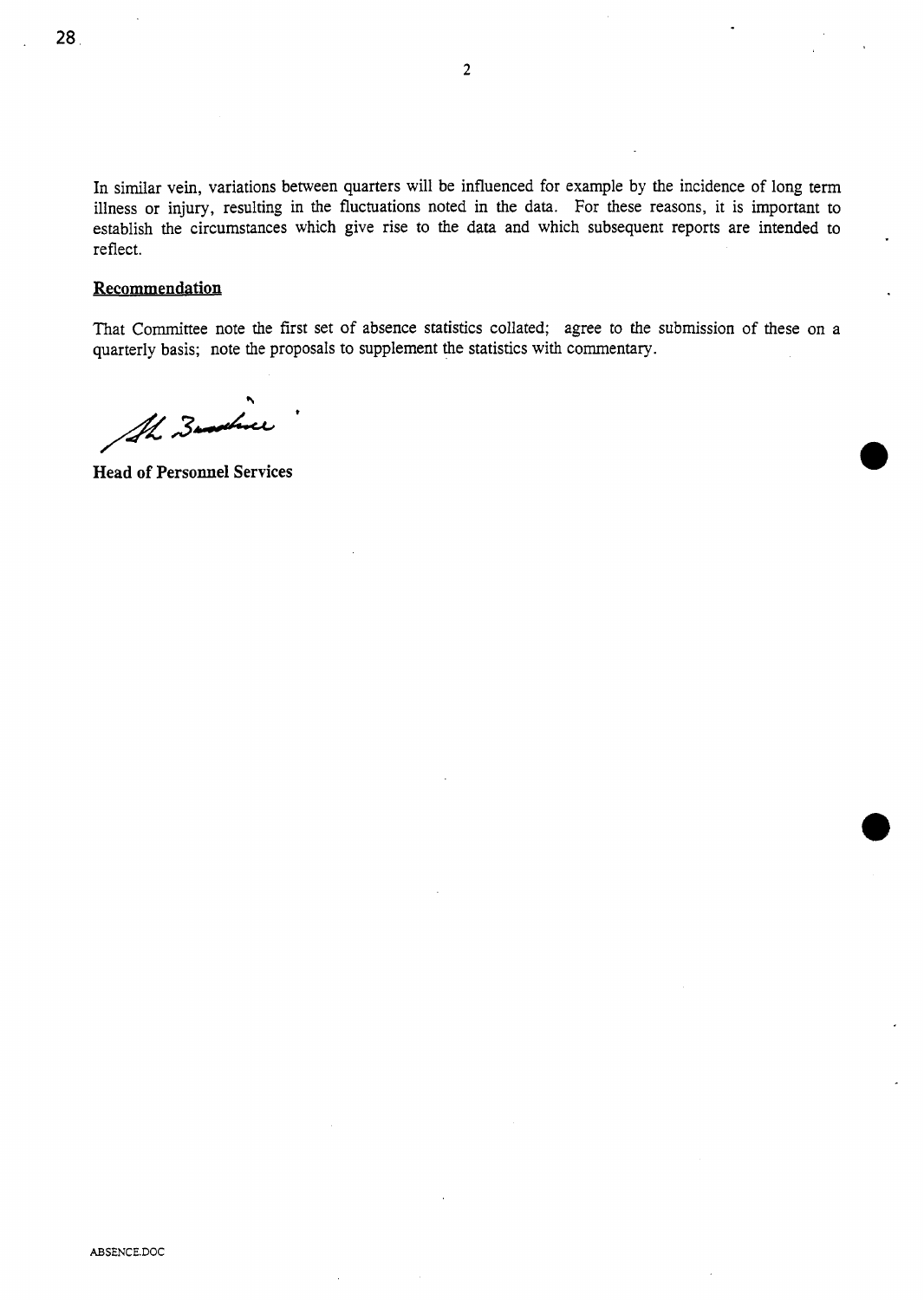# **Non Manual Staff including Teachers**

# Absence Analysis Quarterly Statistics April to December 1997

| %                             |          |      |             |       |  |  |  |
|-------------------------------|----------|------|-------------|-------|--|--|--|
|                               | $-3.7.1$ | 一杯屋の | $(1)$ $(3)$ | Card. |  |  |  |
| <b>Administration</b>         | 2.79     | 2.48 | 5.68        |       |  |  |  |
| <b>Chief Executives</b>       | 3.73     | 2.24 | 3.18        |       |  |  |  |
| <b>Construction Services</b>  | 1.30     | 2.05 | 3.50        |       |  |  |  |
| <b>Education</b>              | 2.35     | 3.21 | 4.69        |       |  |  |  |
| <b>Environmental Services</b> | 2.24     | 3.68 | 3.88        |       |  |  |  |
| <b>IFinance</b>               | 2.88     | 2.88 | 3.43        |       |  |  |  |
| <b>Housing</b>                | 4.30     | 4.13 | 3.57        |       |  |  |  |
| Leisure Services              | 2.97     | 2.80 | 3.23        |       |  |  |  |
| Planning & Development        | 2.83     | 2.92 | 4.12        |       |  |  |  |
| Social Work                   | 7.22     | 7.14 | 8.03        |       |  |  |  |



52